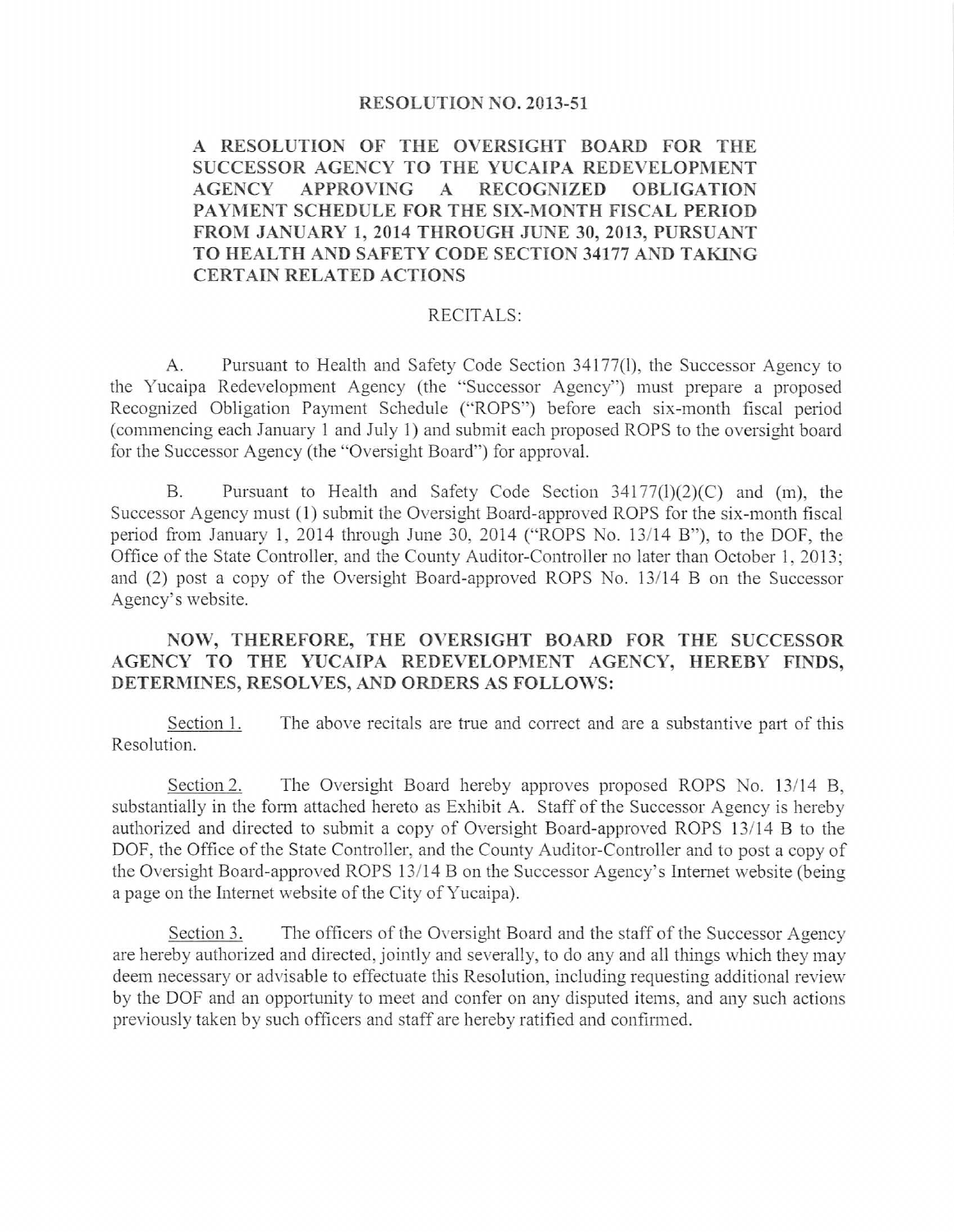PASSED, APPROVED AND ADOPTED this 17<sup>th</sup> day of September, 2013.

DENISE WORK, CHAIR

ATTEST:

JENNIFER SHANKLAND, SECRETARY OVERSIGHT BOARD FOR THE SUCCESSOR AGENCY TO THE YUCAIPA REDEVELOPMENT AGENCY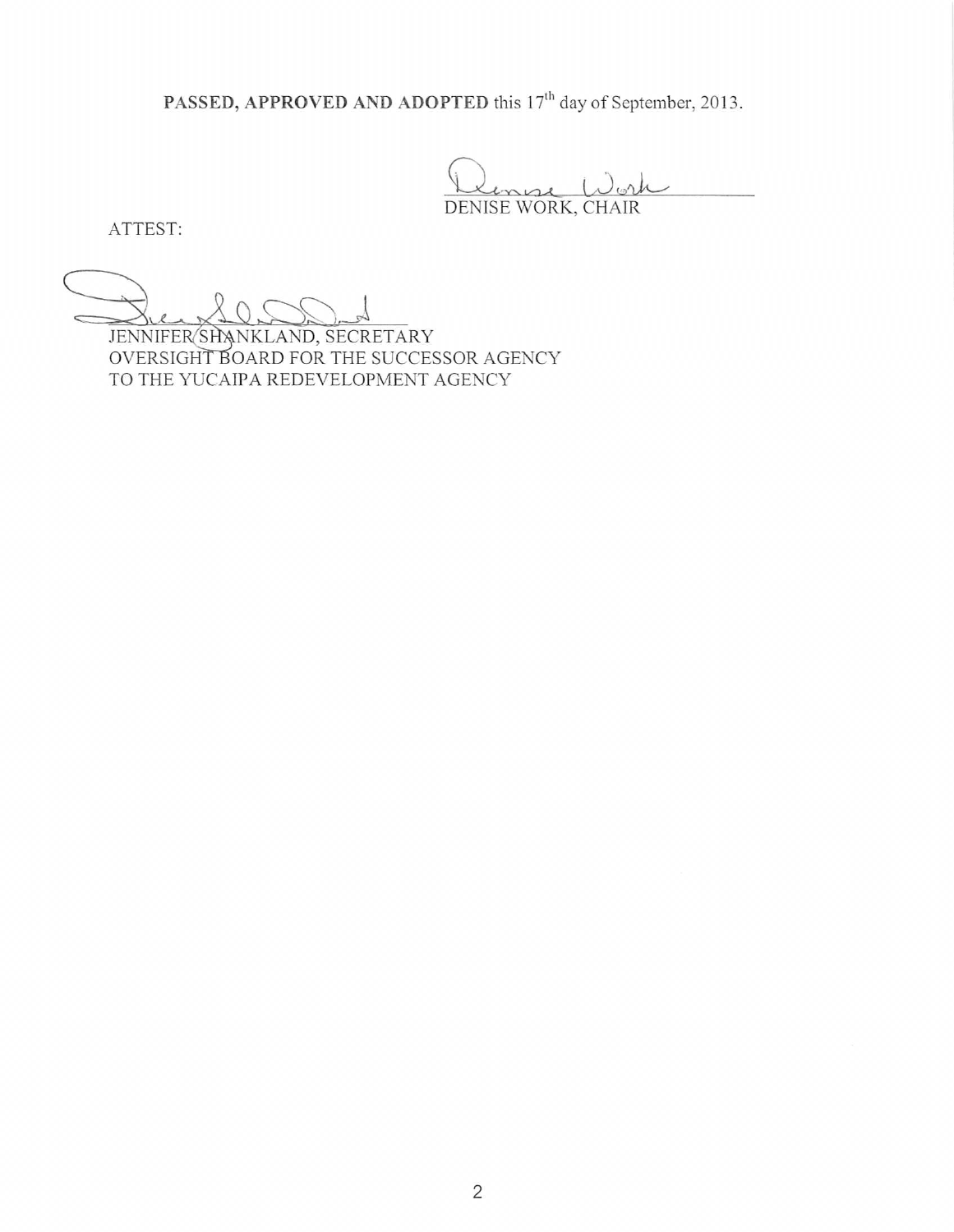# **EXHIBIT A**

# SUCCESSOR AGENCY TO THE YUCAIPA REDEVELOPMENT AGENCY RECOGNIZED OBLIGATION PAYMENT SCHEDULE (January 1, 2014 through June 30, 2014)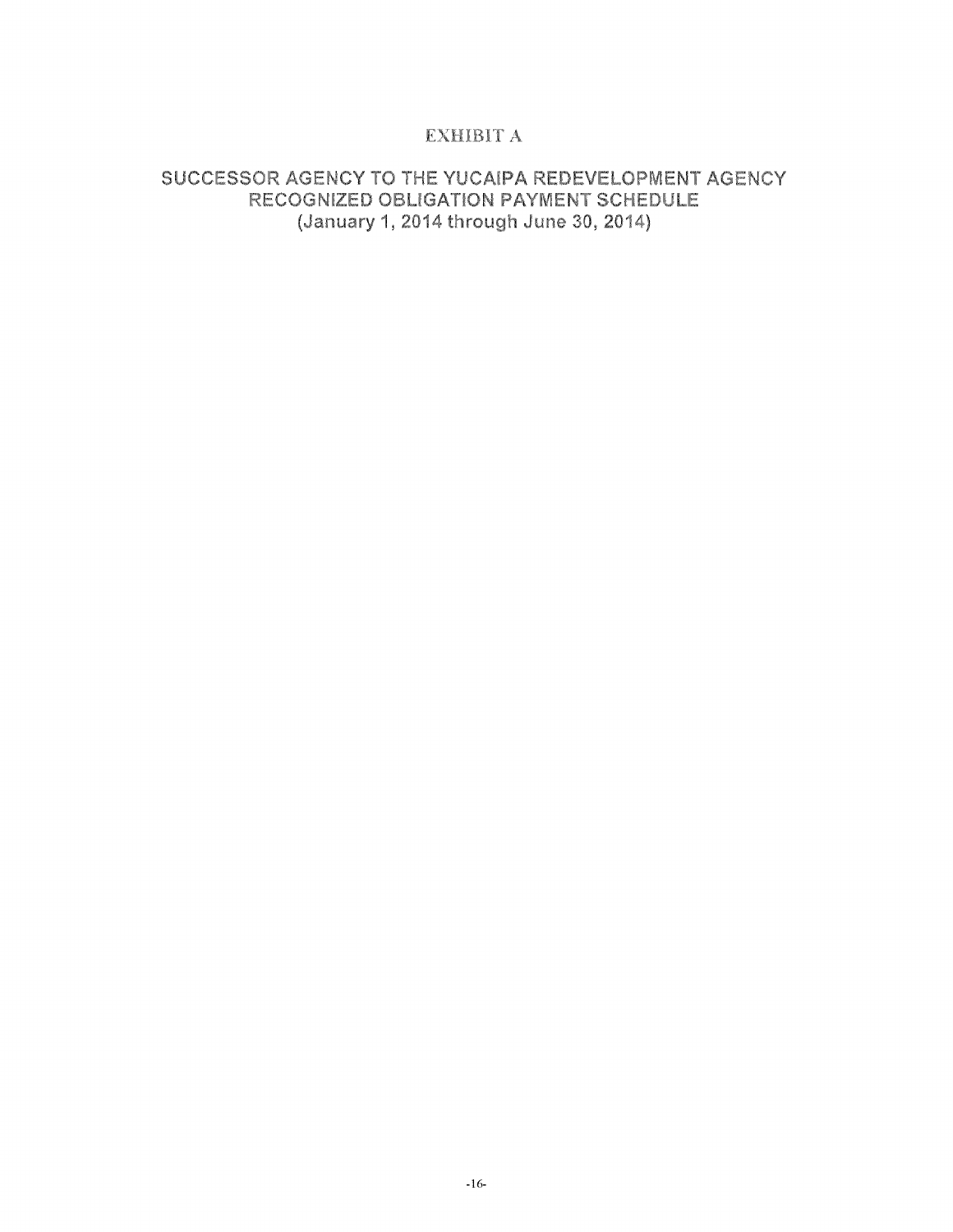# Recognized Obligation Payment Schedule (ROPS 13-14B) - Summary<br>Filed for the January 1, 2014 through June 30, 2014 Period

|   | Name of Successor Agency:                  | Yucaipa                                                                                                                                                                                             |                 |       |
|---|--------------------------------------------|-----------------------------------------------------------------------------------------------------------------------------------------------------------------------------------------------------|-----------------|-------|
|   | Name of County:                            | San Bernardino                                                                                                                                                                                      |                 |       |
|   |                                            |                                                                                                                                                                                                     |                 |       |
|   |                                            | Current Period Requested Funding for Outstanding Debt or Obligation                                                                                                                                 | Six-Month Total |       |
| A | Sources (B+C+D):                           | Enforceable Obligations Funded with Non-Redevelopment Property Tax Trust Fund (RPTTF) Funding                                                                                                       | S<br>796.863    |       |
| В |                                            | Bond Proceeds Funding (ROPS Detail)                                                                                                                                                                 | 796,863         |       |
| С |                                            | Reserve Balance Funding (ROPS Detail)                                                                                                                                                               |                 |       |
| D | Other Funding (ROPS Detail)                |                                                                                                                                                                                                     |                 |       |
| Ε |                                            | Enforceable Obligations Funded with RPTTF Funding (F+G):                                                                                                                                            | - S<br>540,372  |       |
| F |                                            | Non-Administrative Costs (ROPS Detail)                                                                                                                                                              | 415.373         |       |
| G |                                            | Administrative Costs (ROPS Detail)                                                                                                                                                                  | 124,999         |       |
| Н |                                            | Current Period Enforceable Obligations (A+E):                                                                                                                                                       | S<br>1,337,235  |       |
|   |                                            | Successor Agency Self-Reported Prior Period Adjustment to Current Period RPTTF Requested Funding                                                                                                    |                 |       |
|   |                                            | Enforceable Obligations funded with RPTTF (E):                                                                                                                                                      | 540.372         |       |
| Ĵ |                                            | Less Prior Period Adjustment (Report of Prior Period Adjustments Column U)                                                                                                                          | (100, 897)      |       |
| Κ |                                            | Adjusted Current Period RPTTF Requested Funding (I-J)                                                                                                                                               | S<br>439,474    |       |
|   |                                            | County Auditor Controller Reported Prior Period Adjustment to Current Period RPTTF Requested Funding                                                                                                |                 |       |
| Ł |                                            | Enforceable Obligations funded with RPTTF (E):                                                                                                                                                      | 540,372         |       |
| M |                                            | Less Prior Period Adjustment (Report of Prior Period Adjustments Column AB)                                                                                                                         |                 |       |
| N |                                            | Adjusted Current Period RPTTF Requested Funding (L-M)                                                                                                                                               | 540,372         |       |
|   | Certification of Oversight Board Chairman: |                                                                                                                                                                                                     | enise War       |       |
|   |                                            | Pursuant to Section 34177(m) of the Health and Safety code, I<br>Name<br>hereby certify that the above is a true and accurate Recognized<br>Obligation Payment Schedule for the above named agency. |                 | Title |
|   |                                            | Signature                                                                                                                                                                                           |                 | Date  |

Signature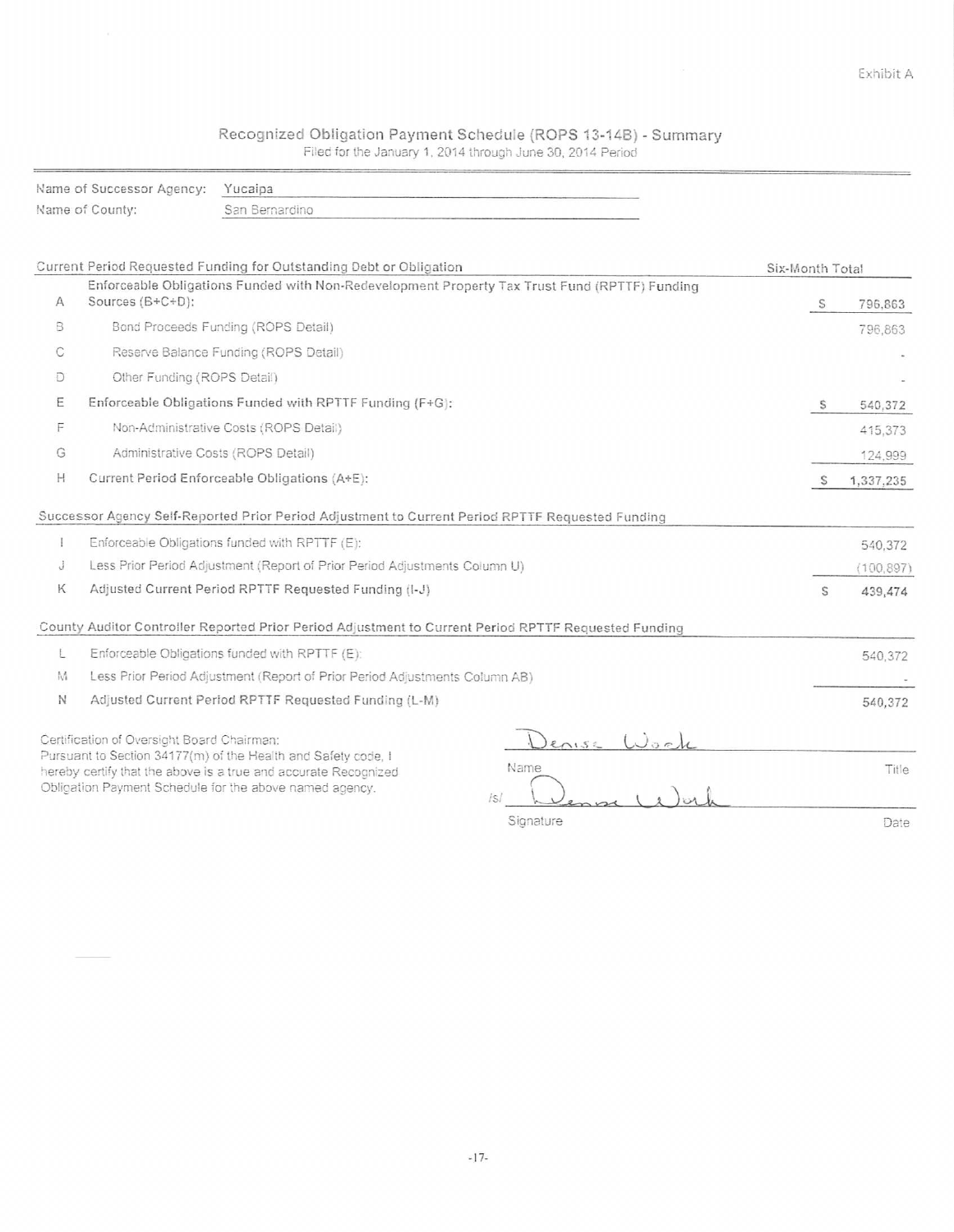#### **Recognized Obligation Payment Schedule (ROPS 13-14B) - Summary**

Filed for the January 1, 2014 through June 30, 2014 Period

|    | <b>Name of Successor Agency:</b>                               | Yucaipa                                                                                              |           |                        |    |            |  |  |  |  |  |
|----|----------------------------------------------------------------|------------------------------------------------------------------------------------------------------|-----------|------------------------|----|------------|--|--|--|--|--|
|    | Name of County:                                                | San Bernardino                                                                                       |           |                        |    |            |  |  |  |  |  |
|    |                                                                |                                                                                                      |           |                        |    |            |  |  |  |  |  |
|    |                                                                | <b>Current Period Requested Funding for Outstanding Debt or Obligation</b>                           |           | <b>Six-Month Total</b> |    |            |  |  |  |  |  |
| A  | Sources (B+C+D):                                               | Enforceable Obligations Funded with Non-Redevelopment Property Tax Trust Fund (RPTTF) Funding        |           |                        | \$ | 796,863    |  |  |  |  |  |
| B  | Bond Proceeds Funding (ROPS Detail)                            |                                                                                                      |           |                        |    |            |  |  |  |  |  |
| С  | Reserve Balance Funding (ROPS Detail)                          |                                                                                                      |           |                        |    |            |  |  |  |  |  |
| D  | Other Funding (ROPS Detail)                                    |                                                                                                      |           |                        |    |            |  |  |  |  |  |
| Е  | Enforceable Obligations Funded with RPTTF Funding (F+G):       |                                                                                                      |           |                        |    |            |  |  |  |  |  |
| F  | Non-Administrative Costs (ROPS Detail)                         |                                                                                                      |           |                        |    |            |  |  |  |  |  |
| G  | Administrative Costs (ROPS Detail)                             |                                                                                                      |           |                        |    |            |  |  |  |  |  |
| н  | <b>Current Period Enforceable Obligations (A+E):</b>           |                                                                                                      |           |                        |    |            |  |  |  |  |  |
|    |                                                                | Successor Agency Self-Reported Prior Period Adjustment to Current Period RPTTF Requested Funding     |           |                        |    |            |  |  |  |  |  |
| ı  |                                                                | Enforceable Obligations funded with RPTTF (E):                                                       |           |                        |    | 540,372    |  |  |  |  |  |
| J  |                                                                | Less Prior Period Adjustment (Report of Prior Period Adjustments Column U)                           |           |                        |    | (100, 897) |  |  |  |  |  |
| Κ  |                                                                | Adjusted Current Period RPTTF Requested Funding (I-J)                                                |           |                        | \$ | 439,474    |  |  |  |  |  |
|    |                                                                |                                                                                                      |           |                        |    |            |  |  |  |  |  |
|    |                                                                | County Auditor Controller Reported Prior Period Adjustment to Current Period RPTTF Requested Funding |           |                        |    |            |  |  |  |  |  |
| L. |                                                                | Enforceable Obligations funded with RPTTF (E):                                                       |           |                        |    | 540,372    |  |  |  |  |  |
| M  |                                                                | Less Prior Period Adjustment (Report of Prior Period Adjustments Column AB)                          |           |                        |    |            |  |  |  |  |  |
| N  |                                                                | Adjusted Current Period RPTTF Requested Funding (L-M)                                                |           |                        |    | 540,372    |  |  |  |  |  |
|    | Certification of Oversight Board Chairman:                     |                                                                                                      |           |                        |    |            |  |  |  |  |  |
|    |                                                                | Pursuant to Section 34177(m) of the Health and Safety code, I                                        |           |                        |    |            |  |  |  |  |  |
|    |                                                                | hereby certify that the above is a true and accurate Recognized                                      | Name      |                        |    | Title      |  |  |  |  |  |
|    | Obligation Payment Schedule for the above named agency.<br>/s/ |                                                                                                      |           |                        |    |            |  |  |  |  |  |
|    |                                                                |                                                                                                      | Signature |                        |    | Date       |  |  |  |  |  |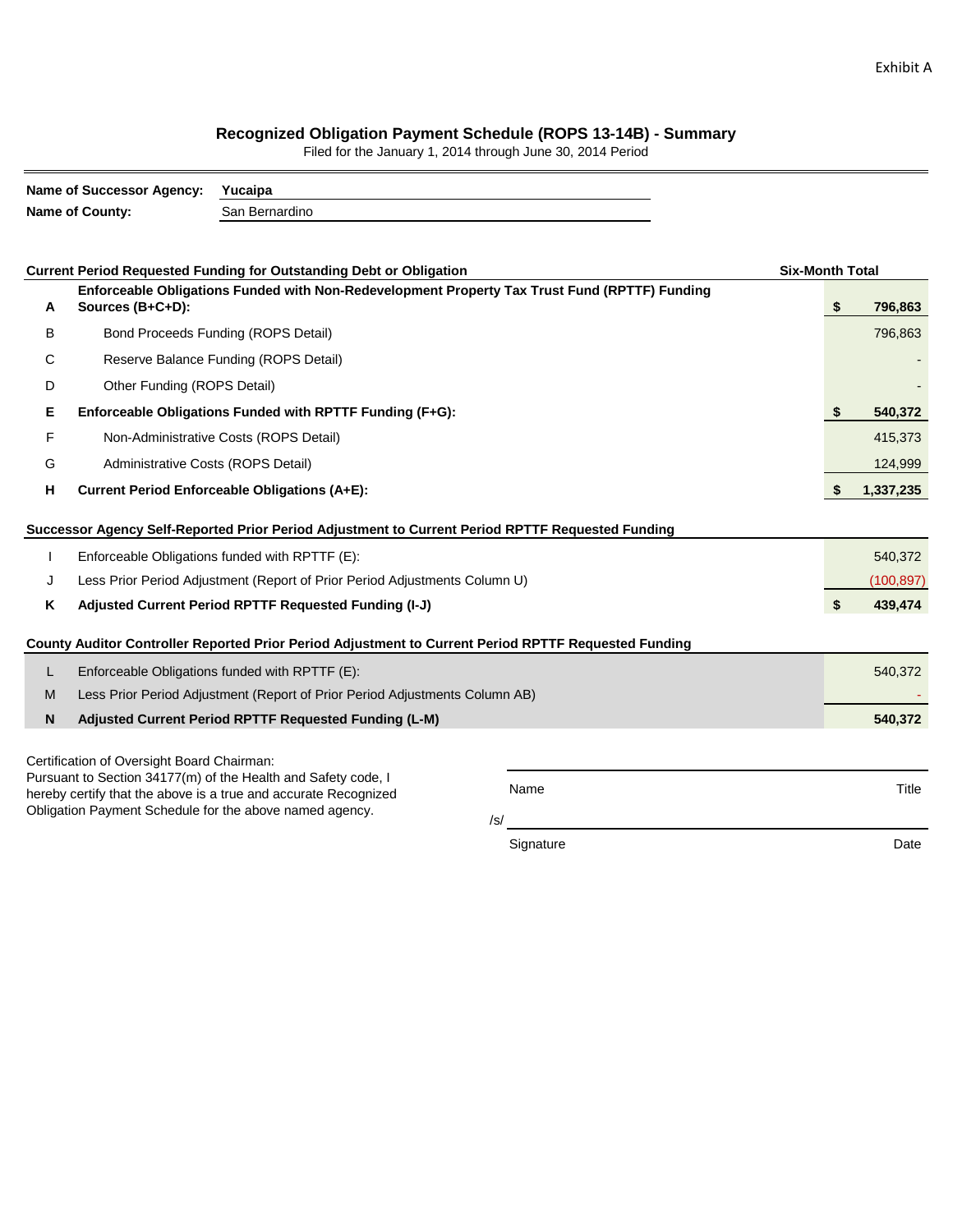|   | Pursuant to Health and Safety Code section 34177(I), Redevelopment Property Tax Trust Fund (RPTTF) may be listed as a source of payment on the ROPS, but only to the extent no other funding source is available or when payme<br>enforceable obligation. |                                                                                                   |                |                                                                           |                                                        |          |                     |                                    |            |              |                |              |                 |  |
|---|-----------------------------------------------------------------------------------------------------------------------------------------------------------------------------------------------------------------------------------------------------------|---------------------------------------------------------------------------------------------------|----------------|---------------------------------------------------------------------------|--------------------------------------------------------|----------|---------------------|------------------------------------|------------|--------------|----------------|--------------|-----------------|--|
| A | B                                                                                                                                                                                                                                                         |                                                                                                   | C              | D                                                                         | Е                                                      |          | F.                  |                                    | G          | н            |                |              |                 |  |
|   |                                                                                                                                                                                                                                                           |                                                                                                   |                |                                                                           |                                                        |          | <b>Fund Sources</b> |                                    |            |              |                |              |                 |  |
|   |                                                                                                                                                                                                                                                           |                                                                                                   |                | <b>Bond Proceeds</b>                                                      | <b>Reserve Balance</b>                                 |          |                     |                                    | Other      |              | <b>RPTTF</b>   |              |                 |  |
|   | <b>Fund Balance Information by ROPS Period</b>                                                                                                                                                                                                            | <b>Bonds Issued</b><br><b>Bonds Issued</b><br>on or before<br>on or after<br>12/31/10<br>01/01/11 |                | Review balances<br>retained for<br>approved<br>enforceable<br>obligations | <b>RPTTF</b> balances<br>retained for bond<br>reserves |          |                     | Rent,<br>Grants,<br>Interest, Etc. | Non-Admin  | Admin        |                | <b>Total</b> | <b>Comments</b> |  |
|   | ROPS III Actuals (01/01/13 - 6/30/13)                                                                                                                                                                                                                     |                                                                                                   |                |                                                                           |                                                        |          |                     |                                    |            |              |                |              |                 |  |
|   | Beginning Available Fund Balance (Actual 01/01/13)<br>Note that for the RPTTF, $1 + 2$ should tie to columns L and Q in the<br>1 Report of Prior Period Adjustments (PPAs)                                                                                |                                                                                                   | 2,191,581      |                                                                           | 1,066,488                                              |          | 768,082             |                                    |            |              |                |              | 4,026,152       |  |
|   | Revenue/Income (Actual 06/30/13) Note that the RPTTF amounts<br>should tie to the ROPS III distributions from the County Auditor-<br>2 Controller                                                                                                         |                                                                                                   |                |                                                                           |                                                        |          |                     |                                    | 4,354      | 288,393      | $189,110$ \$   |              | 481,857         |  |
|   | <b>Expenditures for ROPS III Enforceable Obligations (Actual</b><br>$ 06/30/13 $ Note that for the RPTTF, $3 + 4$ should tie to columns N<br>3 and S in the Report of PPAs                                                                                |                                                                                                   |                |                                                                           | 837,973                                                |          |                     |                                    |            | 212,009      | 187,622 \$     |              | 1,237,605       |  |
|   | Retention of Available Fund Balance (Actual 06/30/13) Note that<br>the Non-Admin RPTTF amount should only include the retention of<br>4   reserves for debt service approved in ROPS III                                                                  |                                                                                                   |                |                                                                           |                                                        |          |                     |                                    |            |              |                |              |                 |  |
|   | ROPS III RPTTF Prior Period Adjustment Note that the net Non-<br>Admin and Admin RPTTF amounts should tie to columns O and T in<br>5 the Report of PPAs.                                                                                                  |                                                                                                   |                |                                                                           | No entry required                                      |          |                     |                                    |            | 76,676       | 24,221         |              | 100,897         |  |
|   | 6   Ending Actual Available Fund Balance $(1 + 2 - 3 - 4 - 5)$                                                                                                                                                                                            | $\mathbf{s}$                                                                                      | $2,191,581$ \$ |                                                                           | $\mathbf{\hat{s}}$<br>$228,515$ \$                     |          | $768,082$ \$        |                                    |            | 76,384       |                |              | 3,169,507       |  |
|   | ROPS 13-14A Estimate (07/01/13 - 12/31/13)                                                                                                                                                                                                                |                                                                                                   |                |                                                                           |                                                        |          |                     |                                    |            |              |                |              |                 |  |
|   | Beginning Available Fund Balance (Actual 07/01/13) (C, D, E, G,<br>7 $\vert$ and I = 4 + 6, F = H4 + F6, and H = 5 + 6)                                                                                                                                   | S.                                                                                                | 2,191,581      | - \$                                                                      | $228,515$ \$                                           |          | 768,082             | - \$                               |            | 153,060      | 25,709<br>- \$ |              | 3,270,404       |  |
|   | Revenue/Income (Estimate 12/31/13)<br>Note that the RPTTF amounts should tie to the ROPS 13-14A<br>8 distributions from the County Auditor-Controller                                                                                                     |                                                                                                   |                |                                                                           |                                                        |          |                     |                                    | 5,269      | 415,357      | $125,001$ \$   |              | 545,627         |  |
|   | <b>Expenditures for 13-14A Enforceable Obligations</b><br>9 (Estimate 12/31/13)                                                                                                                                                                           |                                                                                                   | 1,299,864      |                                                                           | 228,515                                                |          |                     |                                    |            | 415,357      | $125,001$ \$   |              | 2,068,737       |  |
|   | Retention of Available Fund Balance (Estimate 12/31/13)<br>Note that the RPTTF amounts may include the retention of reserves<br>10 for debt service approved in ROPS 13-14A                                                                               |                                                                                                   |                |                                                                           |                                                        |          |                     |                                    |            |              |                |              |                 |  |
|   | 11 Ending Estimated Available Fund Balance (7 + 8 - 9 -10)                                                                                                                                                                                                | \$                                                                                                | $891,717$ \$   |                                                                           | -\$                                                    | $0$   \$ | $768,082$ \$        |                                    | $9,623$ \$ | $153,060$ \$ | $25,709$ \$    |              | 1,747,294       |  |

|    |                   |              | vailable or when payment from property tax revenues is required by an |
|----|-------------------|--------------|-----------------------------------------------------------------------|
|    |                   | J            | Κ                                                                     |
|    |                   |              |                                                                       |
|    |                   |              |                                                                       |
|    |                   |              |                                                                       |
|    |                   |              |                                                                       |
|    |                   | <b>Total</b> | <b>Comments</b>                                                       |
|    |                   |              |                                                                       |
|    | \$                | 4,026,152    |                                                                       |
|    |                   |              |                                                                       |
| 10 | \$                | 481,857      |                                                                       |
|    |                   |              |                                                                       |
| 22 | \$                | 1,237,605    |                                                                       |
|    | \$                | ÷            |                                                                       |
|    |                   |              |                                                                       |
| 21 | $\boldsymbol{\$}$ | 100,897      |                                                                       |
| 88 | \$                | 3,169,507    |                                                                       |
|    |                   |              |                                                                       |
| 09 | $\pmb{\$}$        | 3,270,404    |                                                                       |
|    |                   |              |                                                                       |
| 01 | \$                | 545,627      |                                                                       |
|    |                   |              |                                                                       |

## **Recognized Obligation Payment Schedule (ROPS) 13-14B - Report of Fund Balances**

(Report Amounts in Whole Dollars)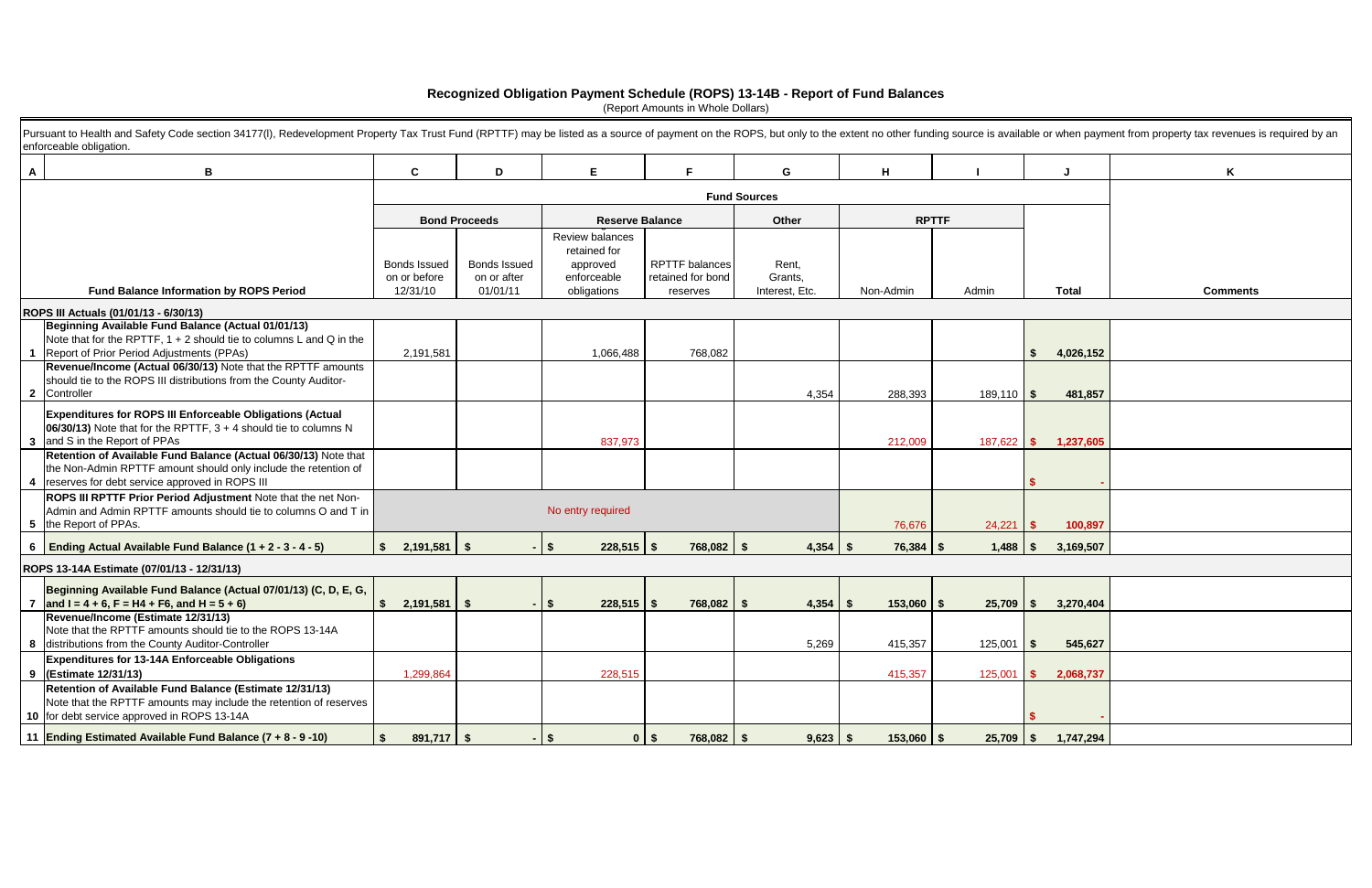|       |                                                                                      |                                                 |                       |                         |                                             | Recognized Obligation Payment Schedule (ROPS) 13-14B - ROPS Detail<br>January 1, 2014 through June 30, 2014<br>(Report Amounts in Whole Dollars) |                     |                          |                       |  |            |                                           |                    |                      |              |                 |  |  |  |
|-------|--------------------------------------------------------------------------------------|-------------------------------------------------|-----------------------|-------------------------|---------------------------------------------|--------------------------------------------------------------------------------------------------------------------------------------------------|---------------------|--------------------------|-----------------------|--|------------|-------------------------------------------|--------------------|----------------------|--------------|-----------------|--|--|--|
|       |                                                                                      |                                                 |                       |                         |                                             |                                                                                                                                                  |                     |                          |                       |  |            |                                           |                    |                      |              |                 |  |  |  |
| A     | B                                                                                    | C                                               | D                     | E                       | F.                                          | G                                                                                                                                                | H                   |                          |                       |  |            |                                           | м                  | N                    | $\mathbf{o}$ | Þ               |  |  |  |
|       |                                                                                      |                                                 |                       |                         |                                             |                                                                                                                                                  |                     |                          | <b>Funding Source</b> |  |            |                                           |                    |                      |              |                 |  |  |  |
|       |                                                                                      |                                                 |                       |                         |                                             |                                                                                                                                                  |                     |                          |                       |  |            | Non-Redevelopment Property Tax Trust Fund |                    |                      |              |                 |  |  |  |
|       |                                                                                      |                                                 | Contract/Agreement    | Contract/Agreement      |                                             |                                                                                                                                                  |                     | <b>Total Outstanding</b> |                       |  |            | (Non-RPTTF)                               |                    |                      | <b>RPTTF</b> |                 |  |  |  |
| Item# | Project Name / Debt Obligation                                                       | Obligation Type                                 | <b>Execution Date</b> | <b>Termination Date</b> | Payee                                       | <b>Description/Project Scope</b>                                                                                                                 | <b>Project Area</b> | Debt or Obligation       | Retired               |  |            | Bond Proceeds   Reserve Balance           | <b>Other Funds</b> | Non-Admin            | Admin        | Six-Month Total |  |  |  |
|       | 1998 Tax Allocation Bonds                                                            | Bonds Issued On or                              | 4/27/1998             | 9/1/2028                | Union Bank                                  | Bonds issue to fund non-housing                                                                                                                  | <b>All Areas</b>    | 9,675,823                | N                     |  | 796,863 \$ |                                           |                    | $415,373$ \$<br>l \$ | 124,999      | 1,337,235       |  |  |  |
|       | 2 2004 Tax Allocation Bonds                                                          | Before 12/31/10<br>Bonds Issued On or           | 9/13/2004             | 9/1/2034                | Union Bank                                  | projects<br>Bonds issue to fund non-housing                                                                                                      | All Areas           |                          | N                     |  |            |                                           |                    |                      |              |                 |  |  |  |
|       |                                                                                      | Before 12/31/10                                 |                       |                         |                                             | projects                                                                                                                                         |                     |                          |                       |  |            |                                           |                    |                      |              |                 |  |  |  |
|       | 3 2010 Tax Allocation Bonds                                                          | Bonds Issued On or<br>Before 12/31/10           | 10/11/2010            | 9/1/2040                | Union Bank                                  | Bonds issue to fund non-housing<br>projects                                                                                                      | All Areas           |                          | N                     |  |            |                                           |                    |                      |              |                 |  |  |  |
|       | 4 TAB Trustee Services                                                               | Professional<br>Services                        | 4/27/1998             | 9/1/2040                | Union Bank                                  | <b>TAB Trustee Services</b>                                                                                                                      | All Areas           |                          | N                     |  |            |                                           |                    |                      |              |                 |  |  |  |
|       | 5 Professional Services                                                              | Professional                                    | 2/2/2010              | 6/30/2013               | <b>Willdan Financial</b>                    | <b>Bond Disclosure Services</b>                                                                                                                  | All Areas           |                          | N                     |  |            |                                           |                    |                      |              |                 |  |  |  |
|       | 6 Professional Services                                                              | Services<br>Professional                        | 6/23/2008             | 6/30/2013               | Teaman Ramirez & Smith                      | <b>Audit Services</b>                                                                                                                            | <b>All Areas</b>    |                          | N                     |  |            |                                           |                    |                      |              |                 |  |  |  |
|       | 7 Agency Counsel                                                                     | Services<br>Legal                               | 6/1/2009              | 6/30/2013               | Stradling, Yocca, Carlson                   | <b>Agency Counsel</b>                                                                                                                            | <b>All Areas</b>    |                          | N                     |  |            |                                           |                    |                      |              |                 |  |  |  |
|       | 8 Agency Counsel                                                                     | Legal                                           | 6/29/2006             | 9/1/2040                | Richards Watson Gershon                     | Agency Counsel                                                                                                                                   | All Areas           |                          | N                     |  |            |                                           |                    |                      |              |                 |  |  |  |
|       | 9 Agency Development Consultant                                                      | Professional<br>Services                        | 5/24/2010             | 6/30/2011               | Various                                     | <b>Community Development Consultant</b>                                                                                                          | All Areas           |                          | N                     |  |            |                                           |                    |                      |              |                 |  |  |  |
|       | 10 Oversight Committee Meetings                                                      | Miscellaneous                                   | 7/1/2012              | 6/30/2013               | Various                                     | Oversight Committee Expenditures                                                                                                                 | All Areas           |                          | N.                    |  |            |                                           |                    |                      |              |                 |  |  |  |
|       | 11 Improvement Agreements                                                            | OPA/DDA/Constructi                              | 10/1/1999             | 6/30/2014               | Various                                     | Façade Improvement Program                                                                                                                       | <b>All Areas</b>    |                          | N                     |  |            |                                           |                    |                      |              |                 |  |  |  |
|       | 12 Direct Administration Costs                                                       | <b>Admin Costs</b>                              | 6/22/1992             | 6/30/2014               | Employees of<br>Agency/Consultant           | <b>Housing Project Administration</b>                                                                                                            | All Areas           |                          | N                     |  |            |                                           |                    |                      |              |                 |  |  |  |
|       | 13 Direct Administration Costs                                                       | <b>Admin Costs</b>                              | 6/22/1992             | 6/30/2014               | <b>Employees of Agency</b>                  | Staff and Admin Costs for projects                                                                                                               | <b>All Areas</b>    |                          | N                     |  |            |                                           |                    |                      |              |                 |  |  |  |
|       | 14 Employee Costs                                                                    | <b>Admin Costs</b>                              | 6/22/1992             | 6/30/2014               | <b>Employees of Agency</b>                  | Payroll for employees                                                                                                                            | <b>All Areas</b>    |                          | N                     |  |            |                                           |                    |                      |              |                 |  |  |  |
|       | 15 Employee Costs                                                                    | <b>Admin Costs</b>                              | 6/22/1992             | 6/30/2014               | City of Yucaipa                             | Overhead Allocation                                                                                                                              | All Areas           |                          | N                     |  |            |                                           |                    |                      |              |                 |  |  |  |
|       | 16 Contract for Construction                                                         | OPA/DDA/Constructi 3/7/2011                     |                       | 6/30/2013               | Hillcrest                                   | Construction of Uptown Streetscape                                                                                                               | All Areas           |                          | N                     |  |            |                                           |                    |                      |              |                 |  |  |  |
|       | 17 Sorenson Participation Agreement                                                  | OPA/DDA/Constructi 6/27/2011                    |                       | 6/30/2013               | Various                                     | Wilson Creek / Dunlap Area<br>Improvements - Implementation of<br>OPA with Sorenson Engineering                                                  | <b>All Areas</b>    |                          | N                     |  |            |                                           |                    |                      |              |                 |  |  |  |
|       | 18 Sorenson Participation Agreement                                                  | OPA/DDA/Constructi 6/27/2011                    |                       | 6/30/2013               | Various                                     | Wilson Creek / Dunlap Area                                                                                                                       | All Areas           |                          | N                     |  |            |                                           |                    |                      |              |                 |  |  |  |
|       |                                                                                      |                                                 |                       |                         |                                             | Improvements - Implementation of<br>OPA with Sorenson Engineering                                                                                |                     |                          |                       |  |            |                                           |                    |                      |              |                 |  |  |  |
|       | 19 Contract for Lighting Fixtures                                                    | OPA/DDA/Constructi 9/26/2011                    |                       | 6/30/2013               | Sternberg Lighting /<br>Prudential Lighting | Lighting Fixtures for Uptown Project<br>(See Notes)                                                                                              | <b>All Areas</b>    |                          | N                     |  |            |                                           |                    |                      |              |                 |  |  |  |
|       | 20 Project Operating Costs                                                           | OPA/DDA/Constructi 9/26/2011                    |                       | 6/30/2013               | Various                                     | Project Costs/Testing/Survey required   All Areas                                                                                                |                     |                          | N                     |  |            |                                           |                    |                      |              |                 |  |  |  |
|       |                                                                                      |                                                 |                       |                         |                                             | to complete Uptown Streetscape<br>Project (See Notes)                                                                                            |                     |                          |                       |  |            |                                           |                    |                      |              |                 |  |  |  |
|       | 21 Contract for Landscaping Installation OPA/DDA/Constructi 9/26/2011                |                                                 |                       | 6/30/2013               | Three Peaks / City of<br>Yucaipa            | Landscaping Installation for Uptown<br>Project (See Notes)                                                                                       | All Areas           |                          | N                     |  |            |                                           |                    |                      |              | $\mathfrak{L}$  |  |  |  |
|       | 22 Landscaping Improvments /<br>Remaining City of Yucaipa Loan                       | OPA/DDA/Constructi 9/26/2011                    |                       | 6/30/2013               | City of Yucaipa                             | Loan for Uptown Streetscape Project<br>(Total Loan: \$443,758.50) (See Notes)                                                                    | All Areas           |                          | N                     |  |            |                                           |                    |                      |              | S.              |  |  |  |
|       | 23 Contract for Roundabout Art / City of OPA/DDA/Constructi 1/9/2012<br>Yucaipa Loan |                                                 |                       | 6/30/2013               | Aaron Eby / City of Yucaipa                 | Art Installation for California St<br>Roundabout (See Notes)                                                                                     | All Areas           |                          | N                     |  |            |                                           |                    |                      |              | -S              |  |  |  |
|       | 24 Roundabout Art / Remaining City of OPA/DDA/Constructi 1/9/2012<br>Yucaipa Loan    |                                                 |                       | 6/30/2013               | City of Yucaipa                             | Loan for Art Installation at 2nd St<br>Roundabout (Total Loan: \$350,000)                                                                        | All Areas           |                          | N                     |  |            |                                           |                    |                      |              |                 |  |  |  |
|       |                                                                                      | OPA/DDA/Constructi 9/26/2011                    |                       | 6/30/2013               | City of Yucaipa                             | (See Notes)<br>Loan including allocation to complete                                                                                             | All Areas           |                          |                       |  |            |                                           |                    |                      |              |                 |  |  |  |
|       | 25 City of Yucaipa Loan                                                              |                                                 |                       |                         |                                             | Uptown Streetscape Project. (See<br>Notes)                                                                                                       |                     |                          | N                     |  |            |                                           |                    |                      |              |                 |  |  |  |
|       | 26 1998 Tax Allocation Bonds                                                         | Bonds Issued On or 4/27/1998<br>Before 12/31/10 |                       | 9/1/2028                | Union Bank                                  | Bonds issue to fund non-housing<br>projects                                                                                                      | All Areas           |                          | N.                    |  |            |                                           |                    |                      |              | \$.             |  |  |  |
|       | 27 2004 Tax Allocation Bonds                                                         | Bonds Issued On or 9/13/2004<br>Before 12/31/10 |                       | 9/1/2034                | <b>Union Bank</b>                           | Bonds issue to fund non-housing<br>projects                                                                                                      | All Areas           |                          | N                     |  |            |                                           |                    |                      |              |                 |  |  |  |
|       | 28 2010 Tax Allocation Bonds                                                         | Bonds Issued On or<br>Before 12/31/10           | 10/11/2010            | 9/1/2040                | <b>Union Bank</b>                           | Bonds issue to fund non-housing<br>projects                                                                                                      | All Areas           |                          | N                     |  |            |                                           |                    |                      |              |                 |  |  |  |
|       | 29 TAB Trustee Services                                                              | Professional<br>Services                        | 4/27/1998             | 9/1/2040                | <b>Union Bank</b>                           | <b>TAB Trustee Services</b>                                                                                                                      | <b>All Areas</b>    |                          | N                     |  |            |                                           |                    |                      |              |                 |  |  |  |
|       |                                                                                      |                                                 |                       |                         |                                             |                                                                                                                                                  |                     |                          |                       |  |            |                                           |                    |                      |              |                 |  |  |  |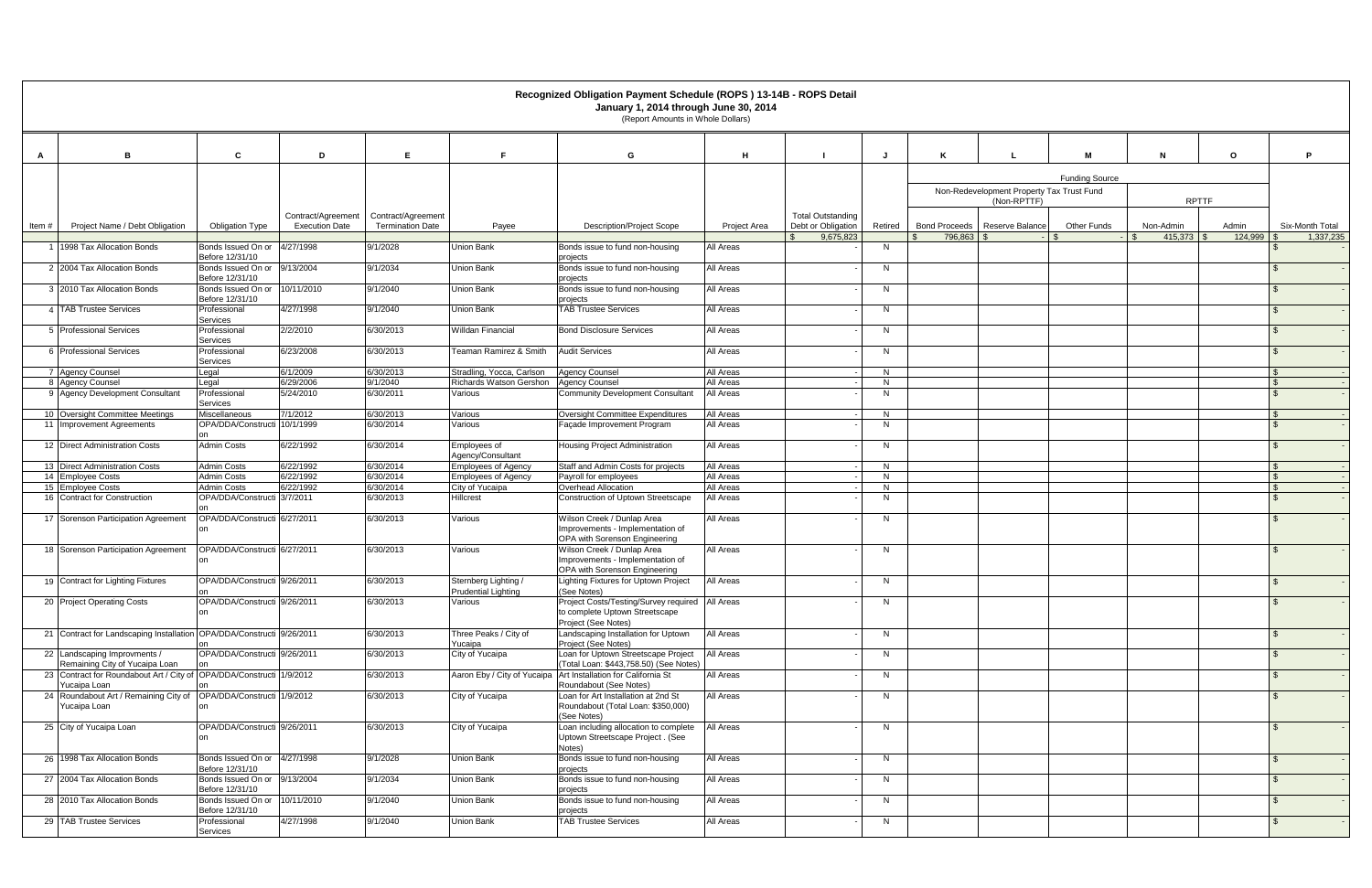|                                                              | Recognized Obligation Payment Schedule (ROPS) 13-14B - ROPS Detail<br>January 1, 2014 through June 30, 2014<br>(Report Amounts in Whole Dollars) |                                             |                                               |                                                  |                                                                                              |                     |                                                |          |         |                                           |                       |              |             |                          |                 |
|--------------------------------------------------------------|--------------------------------------------------------------------------------------------------------------------------------------------------|---------------------------------------------|-----------------------------------------------|--------------------------------------------------|----------------------------------------------------------------------------------------------|---------------------|------------------------------------------------|----------|---------|-------------------------------------------|-----------------------|--------------|-------------|--------------------------|-----------------|
| в<br>A                                                       | $\mathbf{c}$                                                                                                                                     | D                                           | E                                             |                                                  | G                                                                                            | H                   |                                                |          |         |                                           | M                     | N            |             | P                        |                 |
|                                                              |                                                                                                                                                  |                                             |                                               |                                                  |                                                                                              |                     |                                                |          |         |                                           | <b>Funding Source</b> |              |             |                          |                 |
|                                                              |                                                                                                                                                  |                                             |                                               |                                                  |                                                                                              |                     |                                                |          |         | Non-Redevelopment Property Tax Trust Fund |                       |              |             |                          |                 |
|                                                              |                                                                                                                                                  |                                             |                                               |                                                  |                                                                                              |                     |                                                |          |         | (Non-RPTTF)                               |                       | <b>RPTTF</b> |             |                          |                 |
| Project Name / Debt Obligation<br>Item#                      | <b>Obligation Type</b>                                                                                                                           | Contract/Agreement<br><b>Execution Date</b> | Contract/Agreement<br><b>Termination Date</b> | Payee                                            | <b>Description/Project Scope</b>                                                             | <b>Project Area</b> | <b>Total Outstanding</b><br>Debt or Obligation | Retired  |         | Bond Proceeds   Reserve Balance           | <b>Other Funds</b>    | Non-Admin    | Admin       |                          | Six-Month Total |
| 30 Professional Services                                     | Professional                                                                                                                                     | 2/2/2010                                    | 6/30/2013                                     | <b>Willdan Financial</b>                         | <b>Bond Disclosure Services</b>                                                              | All Areas           |                                                | N.       |         |                                           |                       |              |             |                          |                 |
| 31 Agency Litigation Attorney Services                       | Services<br>Litigation                                                                                                                           | 6/29/2006                                   | 9/1/2040                                      |                                                  | Richards Watson Gershon   Agency Litigation Attorney Services                                | All Areas           |                                                | N        |         |                                           |                       |              |             | $\mathcal{F}$            |                 |
| 32 Agency Counsel                                            | Legal                                                                                                                                            | 6/29/2006                                   | 9/1/2040                                      | Richards Watson Gershon   Agency Counsel - Admin |                                                                                              | All Areas           |                                                | N        |         |                                           |                       |              |             | . ፍ                      |                 |
| 33 Consulting Services                                       | Professional<br>Services                                                                                                                         | 5/24/2010                                   | 6/30/2011                                     | Various                                          | <b>Consulting Services</b>                                                                   | All Areas           |                                                | N        |         |                                           |                       |              |             | $\hat{\mathbf{r}}$       |                 |
| 34 Employee Costs                                            | <b>Admin Costs</b>                                                                                                                               | 6/22/1992                                   | 6/30/2014                                     | <b>Employees of Agency</b>                       | Payroll for employees                                                                        | All Areas           |                                                | N.       |         |                                           |                       |              |             | - \$                     |                 |
| 35 Employee Costs                                            | Admin Costs                                                                                                                                      | 6/22/1992                                   | 6/30/2014                                     | City of Yucaipa                                  | Overhead Allocation                                                                          | <b>All Areas</b>    |                                                | N        |         |                                           |                       |              |             | -\$                      |                 |
| 36 Amount remaining for Housing<br>Proiect                   | <b>Miscellaneous</b>                                                                                                                             | 11/8/2010                                   | 6/30/2013                                     | City of Yucaipa                                  | Development Impact Fees Related to<br><b>Housing Project</b>                                 | All Areas           |                                                |          |         |                                           |                       |              |             | $\hat{\mathcal{L}}$      |                 |
| 37 Repayment of Loans to General<br>Fund                     | City/County Loans<br>On or Before 6/27/11                                                                                                        | 1/1/2013                                    | 12/31/2018                                    | City of Yucaipa                                  | Repayment of Loans to City                                                                   | All Areas           |                                                | N        |         |                                           |                       |              |             | $\mathcal{F}$            |                 |
| 38 Allocated towards LMIH                                    | City/County Loans<br>On or Before 6/27/11                                                                                                        | 1/1/2013                                    | 12/31/2018                                    | City of Yucaipa                                  | Set-aside portion to Low Moderate<br>Housing of amount towards<br>Repayment of Loans to City | All Areas           |                                                | N        |         |                                           |                       |              |             | . ፍ                      |                 |
| 39 Reimburse General Fund for<br>advanced expenditures in FY | City/County Loans<br>On or Before 6/27/11                                                                                                        | 9/26/2011                                   | 6/30/2013                                     | City of Yucaipa                                  | Reimburse General Fund for advanced All Areas<br>expenditures in FY 2011/12 & FY             |                     |                                                | N        |         |                                           |                       |              |             |                          |                 |
| 2011/12 & FY 2012/13<br>40 Agency's commitment to Sorenson   | OPA/DDA/Constructi 6/27/2011                                                                                                                     |                                             | 6/30/2014                                     | Various                                          | 2012/13<br>Agency's commitment to Sorenson                                                   | All Areas           |                                                | N        |         |                                           |                       |              |             |                          |                 |
| Engineering<br>41 Completion of Dunlap Drain                 | OPA/DDA/Constructi 6/27/2011                                                                                                                     |                                             | 6/30/2014                                     | Various                                          | Engineering<br>Completion of Dunlap Drain (Sorenson                                          | All Areas           |                                                | N        |         |                                           |                       |              |             | - SS                     |                 |
| (Sorenson Engineering                                        | on                                                                                                                                               |                                             |                                               |                                                  | Engineering                                                                                  |                     |                                                |          |         |                                           |                       |              |             |                          |                 |
| 42 Balance remaing for Façade<br>Improvements                | OPA/DDA/Constructi 10/1/1999                                                                                                                     |                                             | 6/30/2014                                     | Various                                          | Balance remaing for Façade<br>Improvements                                                   | All Areas           |                                                | N        |         |                                           |                       |              |             | -\$                      |                 |
| 43 Wilson Business Park                                      | OPA/DDA/Constructi 7/1/2012                                                                                                                      |                                             | 6/30/2013                                     | Various                                          | <b>Wilson Business Park</b>                                                                  | All Areas           |                                                | <b>Y</b> |         |                                           |                       |              |             | \$                       |                 |
| 44 1998 Tax Allocation Bonds                                 | Bonds Issued On or 4/27/1998<br>Before 12/31/10                                                                                                  |                                             | 9/1/2028                                      | Union Bank                                       | Bonds issue to fund non-housing<br>projects                                                  | All Areas           | 450,000                                        | N        |         |                                           |                       | 12,323       |             | $\mathbb{S}$             | 12,323          |
| 45 2004 Tax Allocation Bonds                                 | Bonds Issued On or 9/13/2004<br>Before 12/31/10                                                                                                  |                                             | 9/1/2034                                      | Union Bank                                       | Bonds issue to fund non-housing<br>projects                                                  | All Areas           | 1,815,000                                      | N        |         |                                           |                       | 43,700       |             | - \$                     | 43,700          |
| 46 2010 Tax Allocation Bonds                                 | Bonds Issued On or 10/11/2010<br>Before 12/31/10                                                                                                 |                                             | 9/1/2040                                      | Union Bank                                       | Bonds issue to fund non-housing<br>projects                                                  | All Areas           | 5,710,000                                      | N        |         |                                           |                       | 146,035      |             | - \$                     | 146,035         |
| 47 TAB Trustee Services                                      | Professional<br>Services                                                                                                                         | 4/27/1998                                   | 9/1/2040                                      | Union Bank                                       | <b>TAB Trustee Services</b>                                                                  | All Areas           | 3,000                                          | N        |         |                                           |                       | 3,000        |             | - \$                     | 3,000           |
| 48 Professional Services                                     | Professional<br>Services                                                                                                                         | 2/2/2010                                    | 6/30/2014                                     | <b>Willdan Financial</b>                         | <b>Bond Disclosure Services</b>                                                              | All Areas           | 3,000                                          | N        |         |                                           |                       | 3,000        |             | $\mathbf{\hat{s}}$       | 3,000           |
| 49 Agency Counsel                                            | Legal                                                                                                                                            | 6/29/2006                                   | 9/1/2040                                      | Richards Watson Gershon Agency Counsel - Admin   |                                                                                              | <b>All Areas</b>    | 2,812                                          | N.       |         |                                           |                       |              | $2,812$ \$  |                          | 2,812           |
| 50 Employee Costs                                            | <b>Admin Costs</b>                                                                                                                               | 6/22/1992                                   | 6/30/2014                                     | <b>Employees of Agency</b>                       | Payroll for employees                                                                        | All Areas           | 66,159                                         | N.       |         |                                           |                       |              | $66,159$ \$ |                          | 66,159          |
| 51 Employee Costs                                            | <b>Admin Costs</b>                                                                                                                               | 6/22/1992                                   | 6/30/2014                                     | City of Yucaipa                                  | Overhead Allocation                                                                          | All Areas           | 56,028                                         | N        |         |                                           |                       |              | $56,028$ \$ |                          | 56,028          |
| 52 Agency's commitment to Sorenson<br>Engineering            | OPA/DDA/Constructi 6/27/2011                                                                                                                     |                                             | 6/30/2014                                     | Various                                          | Agency's commitment to Sorenson<br>Engineering                                               | All Areas           | 447,545                                        | N.       | 447,545 |                                           |                       |              |             | - \$                     | 447,545         |
| 53 Completion of Dunlap Drain                                | OPA/DDA/Constructi 6/27/2011                                                                                                                     |                                             | 6/30/2014                                     | Various                                          | Completion of Dunlap Drain (Sorenson All Areas                                               |                     | 288,501                                        | N.       | 288,501 |                                           |                       |              |             | \$                       | 288,501         |
| (Sorenson Engineering<br>54 Balance remaing for Façade       | OPA/DDA/Constructi 10/1/1999                                                                                                                     |                                             | 6/30/2014                                     | Various                                          | Engineering<br>Balance remaing for Façade                                                    | All Areas           | 60,817                                         | N        | 60,817  |                                           |                       |              |             | \$                       | 60,817          |
| Improvements<br>55 Loan repayments pursuant to HSC           | City/County Loans                                                                                                                                | 1/1/2013                                    | 12/31/2018                                    | City of Yucaipa                                  | Improvements<br>Repayment of Loans to City                                                   | All Areas           | 731,498                                        | N        |         |                                           |                       | 165,852      |             | $\mathfrak{F}$           | 165,852         |
| section 34191.4 (b)                                          | On or Before 6/27/11                                                                                                                             |                                             |                                               |                                                  |                                                                                              |                     |                                                |          |         |                                           |                       |              |             |                          |                 |
| 56 Loan repayments pursuant to HSC<br>section 34191.4 (b)    | City/County Loans<br>On or Before 6/27/11                                                                                                        | 1/1/2013                                    | 12/31/2018                                    | City of Yucaipa                                  | Set-aside portion to Low Moderate<br>Housing of amount towards<br>Repayment of Loans to City | All Areas           | 41,463                                         | N        |         |                                           |                       | 41,463       |             | - \$                     | 41,463          |
|                                                              |                                                                                                                                                  |                                             |                                               |                                                  |                                                                                              |                     |                                                |          |         |                                           |                       |              |             | - SS                     |                 |
|                                                              |                                                                                                                                                  |                                             |                                               |                                                  |                                                                                              |                     |                                                |          |         |                                           |                       |              |             | $\sqrt{3}$<br>$\sqrt{3}$ |                 |
|                                                              |                                                                                                                                                  |                                             |                                               |                                                  |                                                                                              |                     |                                                |          |         |                                           |                       |              |             | $\mathbf{\hat{s}}$       |                 |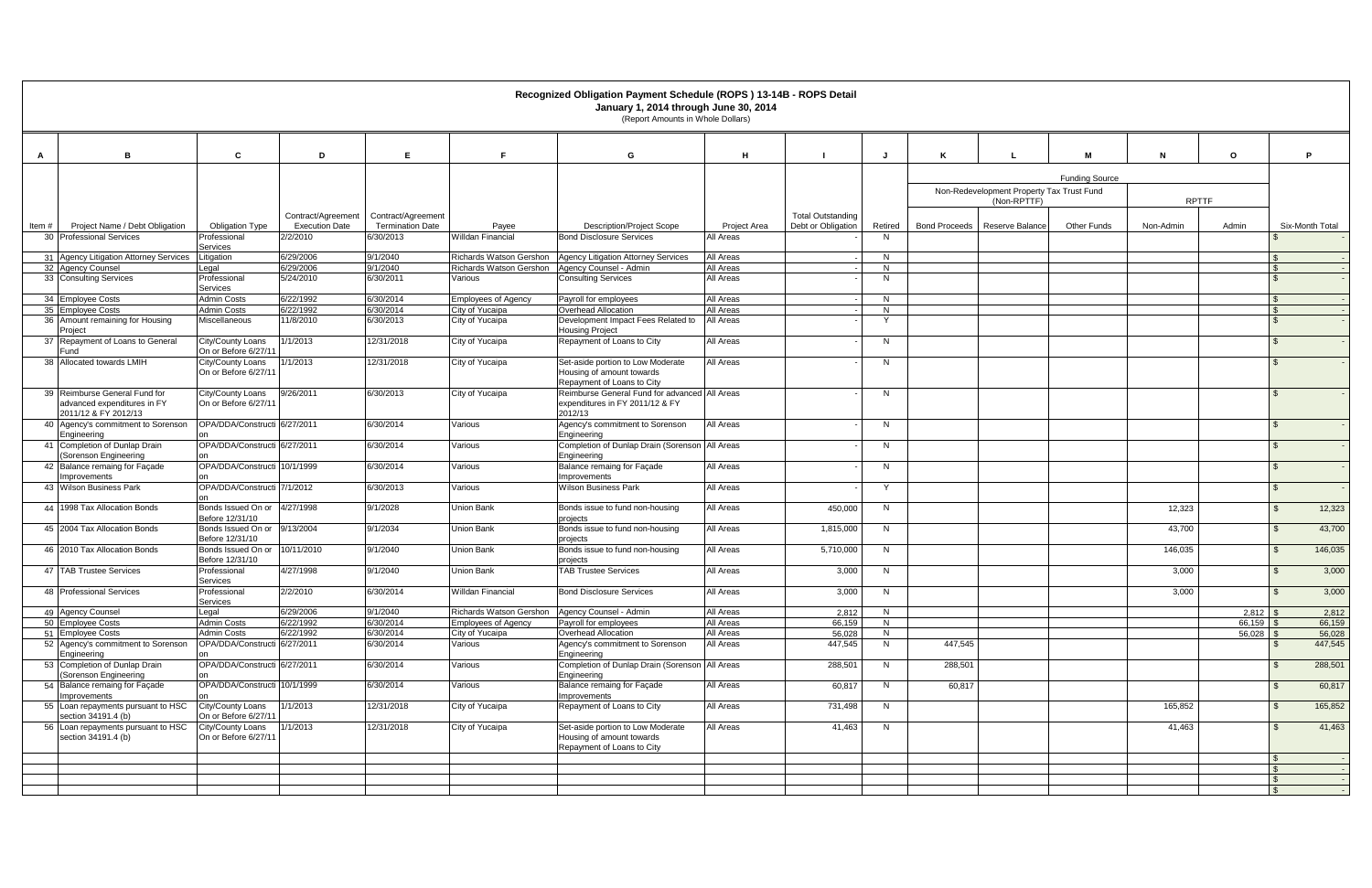|              |                                                                                      |                                                                 |               |                                                                                                                                                                                                                                                                                                                                                                                                                                                                  |                               |                                                          |                    |        |                   |                                                                                  |                                           |                   | (Report Amounts in Whole Dollars)                                     |                  | Recognized Obligation Payment Schedule (ROPS) 13-14B - Report of Prior Period Adjustments<br>Reported for the ROPS III (January 1, 2013 through June 30, 2013) Period Pursuant to Health and Safety Code (HSC) section 34186 (a) |                                            |                      |                                                                  |                                                                                                 |                                            |                      |                                                                                                                 |                                            |                  |                                                                  |                                                                                          |
|--------------|--------------------------------------------------------------------------------------|-----------------------------------------------------------------|---------------|------------------------------------------------------------------------------------------------------------------------------------------------------------------------------------------------------------------------------------------------------------------------------------------------------------------------------------------------------------------------------------------------------------------------------------------------------------------|-------------------------------|----------------------------------------------------------|--------------------|--------|-------------------|----------------------------------------------------------------------------------|-------------------------------------------|-------------------|-----------------------------------------------------------------------|------------------|----------------------------------------------------------------------------------------------------------------------------------------------------------------------------------------------------------------------------------|--------------------------------------------|----------------------|------------------------------------------------------------------|-------------------------------------------------------------------------------------------------|--------------------------------------------|----------------------|-----------------------------------------------------------------------------------------------------------------|--------------------------------------------|------------------|------------------------------------------------------------------|------------------------------------------------------------------------------------------|
|              |                                                                                      |                                                                 |               | ROPS III Successor Agency (SA) Self-reported Prior Period Adjustments (PPA): Pursuant to HSC Section 34186 (a), SAs are required to report the differences between their actual available funding and their actual expenditure<br>approved for the ROPS 13-14B (January through June 2014) period will be offset by the SA's self-reported ROPS III prior period adjustment. HSC Section 34186 (a) also specifies that the prior period adjustments self-reporte |                               |                                                          |                    |        |                   |                                                                                  |                                           |                   |                                                                       |                  |                                                                                                                                                                                                                                  |                                            |                      |                                                                  |                                                                                                 |                                            |                      | ROPS III CAC PPA: To be completed by the CAC upon submittal of the ROPS 13-14B by the SA to Finance and the CAC |                                            |                  |                                                                  |                                                                                          |
| $\mathbf{A}$ | в                                                                                    | C                                                               | D             | E                                                                                                                                                                                                                                                                                                                                                                                                                                                                | G                             |                                                          |                    |        | K                 |                                                                                  | M                                         |                   | $\Omega$                                                              |                  | $\Omega$                                                                                                                                                                                                                         |                                            | s                    |                                                                  | $\mathbf{u}$                                                                                    |                                            |                      |                                                                                                                 |                                            |                  | AA                                                               | AB                                                                                       |
|              |                                                                                      |                                                                 |               |                                                                                                                                                                                                                                                                                                                                                                                                                                                                  | <b>Non-RPTTF Expenditures</b> |                                                          |                    |        |                   |                                                                                  |                                           |                   |                                                                       |                  |                                                                                                                                                                                                                                  |                                            |                      | <b>RPTTF Expenditures</b>                                        |                                                                                                 |                                            |                      |                                                                                                                 |                                            |                  |                                                                  |                                                                                          |
|              |                                                                                      | <b>LMIHF</b>                                                    |               |                                                                                                                                                                                                                                                                                                                                                                                                                                                                  |                               | <b>Reserve Balance</b><br>ncludes Other Funds and Assets |                    |        |                   |                                                                                  |                                           |                   |                                                                       |                  |                                                                                                                                                                                                                                  |                                            |                      |                                                                  | Net SA Non-Admin                                                                                |                                            |                      |                                                                                                                 |                                            |                  |                                                                  | Net CAC Non-<br><b>Admin and Admin</b>                                                   |
|              |                                                                                      | (Includes LMIHF Due Diligence<br>Review (DDR) retained balances |               | <b>Bond Proceeds</b>                                                                                                                                                                                                                                                                                                                                                                                                                                             |                               | DDR retained balances)                                   | <b>Other Funds</b> |        |                   | Available                                                                        | Non-Admin                                 |                   |                                                                       |                  |                                                                                                                                                                                                                                  | Admin                                      |                      |                                                                  | and Admin PPA                                                                                   |                                            | <b>Non-Admin CAC</b> |                                                                                                                 |                                            | <b>Admin CAC</b> |                                                                  | PPA                                                                                      |
| Item #       | <b>Project Name / Debt</b><br>Obligation                                             | Authorized                                                      | <b>Actual</b> | <b>Actual</b><br>Authorized                                                                                                                                                                                                                                                                                                                                                                                                                                      | Authorized                    | Actual                                                   | Authorized         | Actual | Authorized        | <b>RPTTF</b><br>(ROPS III<br>distributed + all<br>other available as o<br>1/1/13 | Net Lesser of<br>Authorized/<br>Available | Actual            | <b>Difference</b><br>f M is less than I<br>the difference is<br>zero) | Authorized       | Available<br><b>RPTTF</b><br>ROPS III distributed<br>all other available<br>as of 1/1/13)                                                                                                                                        | Net Lesser of<br>Authorized /<br>Available | Actual               | Difference<br>(If R is less than S<br>the difference is<br>zero) | Net Difference<br>(Amount Used to<br>Offset ROPS 13-14B<br><b>Requested RPTTF</b><br>$(O + T))$ | Net Lesser of<br>Authorized /<br>Available | Actual               | Difference<br>f V is less than W<br>the difference is<br>zero)                                                  | Net Lesser of<br>Authorized /<br>Available | Actual           | Difference<br>If Y is less than<br>Z, the difference<br>is zero) | Net Difference<br>(Amount Used to<br>Offset ROPS 13-14B<br>Requested RPTTF<br>$(X + AA)$ |
|              | 1998 Tax Allocation Bonds                                                            |                                                                 |               | 46,980<br>$\mathbf{s}$                                                                                                                                                                                                                                                                                                                                                                                                                                           |                               |                                                          |                    |        | 288,393<br>22,858 | 288,393<br>22,858                                                                | 288,393<br>22,858                         | 212,009<br>12,913 | 76,676 \$<br>9,944                                                    | 189,110          | 189,110                                                                                                                                                                                                                          | 189,110                                    | 187,622              | 24,221                                                           | 100,897<br>9,944                                                                                |                                            |                      |                                                                                                                 |                                            |                  |                                                                  |                                                                                          |
|              | 2004 Tax Allocation Bonds                                                            |                                                                 |               |                                                                                                                                                                                                                                                                                                                                                                                                                                                                  |                               |                                                          |                    |        | 63,700            | 63,700                                                                           | 63,700                                    | 43.705            | 19,995                                                                |                  |                                                                                                                                                                                                                                  |                                            |                      |                                                                  | 19.995                                                                                          |                                            |                      |                                                                                                                 |                                            |                  |                                                                  |                                                                                          |
|              | 3 2010 Tax Allocation Bonds<br>4 TAB Trustee Services                                |                                                                 |               |                                                                                                                                                                                                                                                                                                                                                                                                                                                                  |                               |                                                          |                    |        | 192,835<br>3,000  | 192,835<br>3,000                                                                 | 192,835<br>3,000                          | 147,862<br>1,236  | 44,973<br>1,764                                                       |                  |                                                                                                                                                                                                                                  | $\mathbf{s}$<br>$\mathbf{s}$               |                      | $\hat{\mathcal{L}}$<br>$\mathcal{S}$                             | 44,973<br>1,764                                                                                 |                                            |                      |                                                                                                                 |                                            |                  |                                                                  | S                                                                                        |
|              | 5 Professional Services<br>6 Professional Services                                   |                                                                 |               |                                                                                                                                                                                                                                                                                                                                                                                                                                                                  |                               |                                                          |                    |        | 6,000             | 6,000                                                                            | 6,000                                     | 6,293             |                                                                       |                  |                                                                                                                                                                                                                                  |                                            |                      |                                                                  |                                                                                                 |                                            |                      |                                                                                                                 |                                            |                  |                                                                  |                                                                                          |
|              | 7 Agency Counsel                                                                     |                                                                 |               |                                                                                                                                                                                                                                                                                                                                                                                                                                                                  |                               |                                                          |                    |        |                   |                                                                                  |                                           |                   | $\mathbf{s}$                                                          | 3,750<br>6,000   | 3,750<br>6,000                                                                                                                                                                                                                   | 3,750<br>6,000                             | $7,403$ \$<br>336 \$ | 5,664                                                            | 5,664                                                                                           |                                            |                      |                                                                                                                 |                                            |                  |                                                                  | $\mathbf{s}$<br>$\sqrt{s}$                                                               |
|              | 8 Agency Counsel<br>Agency Development                                               |                                                                 |               |                                                                                                                                                                                                                                                                                                                                                                                                                                                                  |                               |                                                          |                    |        |                   |                                                                                  |                                           |                   | $\mathbf{\hat{s}}$                                                    | 30,000           | 30,000                                                                                                                                                                                                                           | 30,000                                     | $43,659$ \$          |                                                                  |                                                                                                 |                                            |                      |                                                                                                                 |                                            |                  |                                                                  |                                                                                          |
|              | Consultant<br>10 Oversight Committee Meeting                                         |                                                                 |               |                                                                                                                                                                                                                                                                                                                                                                                                                                                                  |                               |                                                          |                    |        |                   |                                                                                  |                                           |                   | $\hat{\mathbf{z}}$                                                    | 19,360<br>5,000  | 19,360<br>5,000                                                                                                                                                                                                                  | 19,360<br>5,000                            | 24,782               | 5.000<br>$-$ \$                                                  | 5.000                                                                                           |                                            |                      |                                                                                                                 |                                            |                  |                                                                  |                                                                                          |
|              | 11 Improvement Agreements                                                            |                                                                 |               |                                                                                                                                                                                                                                                                                                                                                                                                                                                                  |                               |                                                          |                    |        |                   |                                                                                  |                                           |                   |                                                                       |                  |                                                                                                                                                                                                                                  |                                            |                      |                                                                  |                                                                                                 |                                            |                      |                                                                                                                 |                                            |                  |                                                                  |                                                                                          |
|              | 12 Direct Administration Costs<br>13 Direct Administration Costs                     |                                                                 |               | 46,980                                                                                                                                                                                                                                                                                                                                                                                                                                                           |                               |                                                          |                    |        |                   |                                                                                  |                                           |                   | $\mathbf{s}$<br>$\mathsf{S}$                                          |                  |                                                                                                                                                                                                                                  | $\mathbf{s}$                               |                      |                                                                  |                                                                                                 |                                            |                      |                                                                                                                 |                                            |                  |                                                                  | $\mathsf{S}$                                                                             |
|              | 14 Employee Costs<br>15 Employee Costs                                               |                                                                 |               |                                                                                                                                                                                                                                                                                                                                                                                                                                                                  |                               |                                                          |                    |        |                   |                                                                                  |                                           |                   | $\mathbf{s}$                                                          | 68,973<br>56,028 | 68,973<br>56,028                                                                                                                                                                                                                 | 68,973<br>56,028                           | 55,415 \$<br>56,028  | 13,557 \$                                                        | 13,557                                                                                          |                                            |                      |                                                                                                                 |                                            |                  |                                                                  |                                                                                          |
|              | 16 Contract for Construction                                                         |                                                                 |               |                                                                                                                                                                                                                                                                                                                                                                                                                                                                  |                               |                                                          |                    |        |                   |                                                                                  |                                           |                   | $\mathbf{s}$                                                          |                  |                                                                                                                                                                                                                                  |                                            |                      |                                                                  |                                                                                                 |                                            |                      |                                                                                                                 |                                            |                  |                                                                  | S                                                                                        |
|              | Sorenson Participation<br>17 Agreement                                               |                                                                 |               |                                                                                                                                                                                                                                                                                                                                                                                                                                                                  |                               |                                                          |                    |        |                   |                                                                                  |                                           |                   |                                                                       |                  |                                                                                                                                                                                                                                  |                                            |                      |                                                                  |                                                                                                 |                                            |                      |                                                                                                                 |                                            |                  |                                                                  |                                                                                          |
|              | Sorenson Participation<br>18 Agreement                                               |                                                                 |               |                                                                                                                                                                                                                                                                                                                                                                                                                                                                  |                               |                                                          |                    |        |                   |                                                                                  |                                           |                   |                                                                       |                  |                                                                                                                                                                                                                                  |                                            |                      |                                                                  |                                                                                                 |                                            |                      |                                                                                                                 |                                            |                  |                                                                  |                                                                                          |
|              | 19 Contract for Lighting Fixtures<br>20 Project Operating Costs                      |                                                                 |               |                                                                                                                                                                                                                                                                                                                                                                                                                                                                  |                               |                                                          |                    |        |                   |                                                                                  |                                           |                   | $\mathbf{s}$                                                          |                  |                                                                                                                                                                                                                                  | $\mathbf{s}$<br>$\mathbf{s}$               |                      | $\mathbb{R}$<br>$\mathcal{L}$                                    |                                                                                                 |                                            |                      |                                                                                                                 |                                            |                  |                                                                  |                                                                                          |
|              | Contract for Landscaping<br>Installation                                             |                                                                 |               |                                                                                                                                                                                                                                                                                                                                                                                                                                                                  |                               |                                                          |                    |        |                   |                                                                                  |                                           |                   |                                                                       |                  |                                                                                                                                                                                                                                  |                                            |                      |                                                                  |                                                                                                 |                                            |                      |                                                                                                                 |                                            |                  |                                                                  |                                                                                          |
|              | Landscaping Improvments /<br>22 Remaining City of Yucaipa Loar                       |                                                                 |               |                                                                                                                                                                                                                                                                                                                                                                                                                                                                  |                               |                                                          |                    |        |                   |                                                                                  |                                           |                   |                                                                       |                  |                                                                                                                                                                                                                                  |                                            |                      |                                                                  |                                                                                                 |                                            |                      |                                                                                                                 |                                            |                  |                                                                  |                                                                                          |
|              | Contract for Roundabout Art /<br>23 City of Yucaipa Loan                             |                                                                 |               |                                                                                                                                                                                                                                                                                                                                                                                                                                                                  |                               |                                                          |                    |        |                   |                                                                                  |                                           |                   |                                                                       |                  |                                                                                                                                                                                                                                  |                                            |                      |                                                                  |                                                                                                 |                                            |                      |                                                                                                                 |                                            |                  |                                                                  |                                                                                          |
| 24           | Roundabout Art / Remaining<br>City of Yucaipa Loan                                   |                                                                 |               |                                                                                                                                                                                                                                                                                                                                                                                                                                                                  |                               |                                                          |                    |        |                   |                                                                                  |                                           |                   |                                                                       |                  |                                                                                                                                                                                                                                  |                                            |                      |                                                                  |                                                                                                 |                                            |                      |                                                                                                                 |                                            |                  |                                                                  |                                                                                          |
|              | 25 City of Yucaipa Loan                                                              |                                                                 |               |                                                                                                                                                                                                                                                                                                                                                                                                                                                                  |                               |                                                          |                    |        |                   |                                                                                  |                                           |                   | $\mathbf{s}$                                                          |                  |                                                                                                                                                                                                                                  | $\mathbf{s}$                               |                      | $\mathbf{s}$                                                     |                                                                                                 |                                            |                      |                                                                                                                 |                                            |                  |                                                                  |                                                                                          |
|              | 26 1998 Tax Allocation Bonds<br>27 2004 Tax Allocation Bonds                         |                                                                 |               |                                                                                                                                                                                                                                                                                                                                                                                                                                                                  |                               |                                                          |                    |        |                   |                                                                                  |                                           |                   | $\mathbf{s}$<br>$\mathbf{s}$                                          |                  |                                                                                                                                                                                                                                  | S.<br>$\mathbf{s}$                         |                      | $\mathsf{s}$<br>$\mathbf{s}$                                     |                                                                                                 |                                            |                      |                                                                                                                 |                                            |                  |                                                                  | $\overline{\mathbf{s}}$<br>$\mathcal{S}$                                                 |
|              | 28 2010 Tax Allocation Bonds<br>29 TAB Trustee Services                              |                                                                 |               |                                                                                                                                                                                                                                                                                                                                                                                                                                                                  |                               |                                                          |                    |        |                   |                                                                                  |                                           |                   | $\mathsf{S}$                                                          |                  |                                                                                                                                                                                                                                  | $\mathbf{s}$                               |                      | $\mathbb{S}$                                                     |                                                                                                 |                                            |                      |                                                                                                                 |                                            |                  |                                                                  | S                                                                                        |
|              | 30 Professional Services                                                             |                                                                 |               |                                                                                                                                                                                                                                                                                                                                                                                                                                                                  |                               |                                                          |                    |        |                   |                                                                                  |                                           |                   | $\sqrt{S}$                                                            |                  |                                                                                                                                                                                                                                  | $\mathbf{s}$                               |                      | $\sqrt{S}$                                                       |                                                                                                 |                                            |                      |                                                                                                                 |                                            |                  |                                                                  | S                                                                                        |
|              | <b>Agency Litigation Attorney</b><br>31 Services                                     |                                                                 |               |                                                                                                                                                                                                                                                                                                                                                                                                                                                                  |                               |                                                          |                    |        |                   |                                                                                  |                                           |                   |                                                                       |                  |                                                                                                                                                                                                                                  |                                            |                      |                                                                  |                                                                                                 |                                            |                      |                                                                                                                 |                                            |                  |                                                                  |                                                                                          |
|              | 32 Agency Counsel<br>33 Consulting Services                                          |                                                                 |               |                                                                                                                                                                                                                                                                                                                                                                                                                                                                  |                               |                                                          |                    |        |                   |                                                                                  |                                           |                   | $\mathbf{s}$                                                          |                  |                                                                                                                                                                                                                                  | S.                                         |                      | $\mathcal{S}$                                                    |                                                                                                 |                                            |                      |                                                                                                                 |                                            |                  |                                                                  | I S                                                                                      |
|              | 34 Employee Costs                                                                    |                                                                 |               |                                                                                                                                                                                                                                                                                                                                                                                                                                                                  |                               |                                                          |                    |        |                   |                                                                                  |                                           |                   |                                                                       |                  |                                                                                                                                                                                                                                  | $\epsilon$                                 |                      | $\hat{\mathbf{r}}$                                               |                                                                                                 |                                            |                      |                                                                                                                 |                                            |                  |                                                                  |                                                                                          |
|              | 35 Employee Costs<br>Amount remaining for Housing                                    |                                                                 |               |                                                                                                                                                                                                                                                                                                                                                                                                                                                                  |                               |                                                          |                    |        |                   |                                                                                  |                                           |                   | l \$                                                                  |                  |                                                                                                                                                                                                                                  | S.                                         |                      | $\mathbf{s}$                                                     |                                                                                                 |                                            |                      |                                                                                                                 |                                            |                  |                                                                  | $\mathsf{s}$                                                                             |
|              | 36 Project<br>Repayment of Loans to Genera                                           |                                                                 |               |                                                                                                                                                                                                                                                                                                                                                                                                                                                                  |                               |                                                          |                    |        |                   |                                                                                  |                                           |                   |                                                                       |                  |                                                                                                                                                                                                                                  |                                            |                      |                                                                  |                                                                                                 |                                            |                      |                                                                                                                 |                                            |                  |                                                                  |                                                                                          |
|              | 37 Fund<br>38 Allocated towards LMIH                                                 |                                                                 |               |                                                                                                                                                                                                                                                                                                                                                                                                                                                                  |                               |                                                          |                    |        |                   |                                                                                  | $\sim$                                    |                   | $\mathsf{s}$                                                          |                  |                                                                                                                                                                                                                                  | S                                          |                      | S                                                                |                                                                                                 |                                            |                      | $\epsilon$                                                                                                      |                                            |                  |                                                                  | $\sim$                                                                                   |
|              | Reimburse General Fund for<br>advanced expenditures in FY<br>39 2011/12 & FY 2012/13 |                                                                 |               |                                                                                                                                                                                                                                                                                                                                                                                                                                                                  |                               |                                                          |                    |        |                   |                                                                                  |                                           |                   |                                                                       |                  |                                                                                                                                                                                                                                  |                                            |                      |                                                                  |                                                                                                 |                                            |                      |                                                                                                                 |                                            |                  |                                                                  |                                                                                          |
|              | Agency's commitment to<br>40 Sorenson Engineering                                    |                                                                 |               |                                                                                                                                                                                                                                                                                                                                                                                                                                                                  |                               |                                                          |                    |        |                   |                                                                                  |                                           |                   |                                                                       |                  |                                                                                                                                                                                                                                  |                                            |                      |                                                                  |                                                                                                 |                                            |                      |                                                                                                                 |                                            |                  |                                                                  |                                                                                          |
|              | Completion of Dunlap Drain<br>41 (Sorenson Engineering                               |                                                                 |               |                                                                                                                                                                                                                                                                                                                                                                                                                                                                  |                               |                                                          |                    |        |                   |                                                                                  |                                           |                   |                                                                       |                  |                                                                                                                                                                                                                                  |                                            |                      |                                                                  |                                                                                                 |                                            |                      |                                                                                                                 |                                            |                  |                                                                  |                                                                                          |
|              | Balance remaing for Façade<br>42 Improvements                                        |                                                                 |               |                                                                                                                                                                                                                                                                                                                                                                                                                                                                  |                               |                                                          |                    |        |                   |                                                                                  |                                           |                   |                                                                       |                  |                                                                                                                                                                                                                                  |                                            |                      |                                                                  |                                                                                                 |                                            |                      |                                                                                                                 |                                            |                  |                                                                  |                                                                                          |
|              | 43 Wilson Business Park                                                              |                                                                 |               |                                                                                                                                                                                                                                                                                                                                                                                                                                                                  |                               |                                                          |                    |        |                   |                                                                                  | S                                         |                   | $\sqrt{S}$                                                            |                  |                                                                                                                                                                                                                                  | S                                          |                      | S                                                                | $\mathbb{R}$                                                                                    |                                            |                      | $\mathbf{s}$<br>$\epsilon$                                                                                      |                                            |                  |                                                                  | $ s$                                                                                     |
|              |                                                                                      |                                                                 |               |                                                                                                                                                                                                                                                                                                                                                                                                                                                                  |                               |                                                          |                    |        |                   |                                                                                  | S                                         |                   | $\sqrt{S}$<br>$\mathsf{S}$                                            |                  |                                                                                                                                                                                                                                  | $\mathbf{s}$<br>$\mathsf{s}$               |                      | $\sqrt{5}$<br>$\sqrt{S}$                                         |                                                                                                 |                                            |                      |                                                                                                                 |                                            |                  |                                                                  | $\mathsf{S}$<br>$\sqrt{S}$                                                               |
|              |                                                                                      |                                                                 |               |                                                                                                                                                                                                                                                                                                                                                                                                                                                                  |                               |                                                          |                    |        |                   |                                                                                  | S                                         |                   | $\sqrt{S}$                                                            |                  |                                                                                                                                                                                                                                  | $\sqrt{S}$                                 |                      | $\sqrt{5}$                                                       | $\mathbb{R}$                                                                                    |                                            |                      | $\epsilon$                                                                                                      |                                            |                  |                                                                  | $\sqrt{S}$<br>$\sqrt{s}$                                                                 |
|              |                                                                                      |                                                                 |               |                                                                                                                                                                                                                                                                                                                                                                                                                                                                  |                               |                                                          |                    |        |                   |                                                                                  | $\sim$                                    |                   | $\mathsf{s}$<br>$\mathsf{s}$                                          |                  |                                                                                                                                                                                                                                  | $\mathsf{s}$<br>S                          |                      | $\mathbb{S}$<br>S                                                |                                                                                                 |                                            |                      |                                                                                                                 |                                            |                  |                                                                  | $\blacksquare$                                                                           |
|              |                                                                                      |                                                                 |               |                                                                                                                                                                                                                                                                                                                                                                                                                                                                  |                               |                                                          |                    |        |                   |                                                                                  | $\mathbf{s}$<br>$\mathbf{s}$              |                   | S<br>$\sqrt{S}$                                                       |                  |                                                                                                                                                                                                                                  | S<br>S                                     |                      | $\mathsf{s}$<br>$\sqrt{S}$                                       | $\sqrt{2}$<br>- IS                                                                              |                                            |                      | $\mathcal{S}$                                                                                                   |                                            |                  |                                                                  | $ \sqrt{s}$<br>$ \sqrt{ }$                                                               |
|              |                                                                                      |                                                                 |               |                                                                                                                                                                                                                                                                                                                                                                                                                                                                  |                               |                                                          |                    |        |                   |                                                                                  | $\mathsf{s}$                              |                   | $\mathsf{s}$                                                          |                  |                                                                                                                                                                                                                                  | S                                          |                      | S                                                                | $\mathbb{R}$                                                                                    |                                            |                      | $\mathcal{S}$                                                                                                   |                                            |                  |                                                                  | $ \sim$                                                                                  |
|              |                                                                                      |                                                                 |               |                                                                                                                                                                                                                                                                                                                                                                                                                                                                  |                               |                                                          |                    |        |                   |                                                                                  | $\sqrt{S}$                                |                   | $\sqrt{s}$<br>$\sqrt{S}$                                              |                  |                                                                                                                                                                                                                                  | S<br>$\mathbf{s}$                          |                      | $\sqrt{S}$<br>$\sqrt{S}$                                         | $-1$ \$                                                                                         |                                            |                      | $\mathsf{S}$<br>$\mathbf{c}$                                                                                    |                                            |                  | $\mathcal{S}$                                                    | $-$ \$<br>$\sqrt{S}$                                                                     |
|              |                                                                                      |                                                                 |               |                                                                                                                                                                                                                                                                                                                                                                                                                                                                  |                               |                                                          |                    |        |                   |                                                                                  | $\mathbf{s}$                              |                   | $\sqrt{S}$                                                            |                  |                                                                                                                                                                                                                                  | S                                          |                      | $\sqrt{5}$                                                       | - IS-                                                                                           |                                            |                      | $\mathbf{s}$<br>$\epsilon$                                                                                      |                                            |                  |                                                                  | $\sqrt{S}$                                                                               |
|              |                                                                                      |                                                                 |               |                                                                                                                                                                                                                                                                                                                                                                                                                                                                  |                               |                                                          |                    |        |                   |                                                                                  | $\mathsf{s}$                              |                   | $\sim$<br>$\sqrt{S}$                                                  |                  |                                                                                                                                                                                                                                  | S<br>$\mathsf{s}$                          |                      | $\sqrt{5}$<br>$\sqrt{S}$                                         | $\overline{\mathbf{s}}$                                                                         |                                            |                      |                                                                                                                 |                                            |                  |                                                                  | $\mathsf{S}$<br>$\sqrt{S}$                                                               |
|              |                                                                                      |                                                                 |               |                                                                                                                                                                                                                                                                                                                                                                                                                                                                  |                               |                                                          |                    |        |                   |                                                                                  | $\sim$<br>$\sim$                          |                   | $\mathsf{s}$<br>$\mathbf{s}$                                          |                  |                                                                                                                                                                                                                                  | S<br>S                                     |                      | S<br>S                                                           |                                                                                                 |                                            |                      |                                                                                                                 |                                            |                  |                                                                  | $ s$<br>$\sqrt{s}$                                                                       |
|              |                                                                                      |                                                                 |               |                                                                                                                                                                                                                                                                                                                                                                                                                                                                  |                               |                                                          |                    |        |                   |                                                                                  | $\mathbf{s}$                              |                   | $\sqrt{S}$                                                            |                  |                                                                                                                                                                                                                                  | S                                          |                      | $\mathsf{s}$                                                     |                                                                                                 |                                            |                      | $\mathcal{S}$                                                                                                   |                                            |                  |                                                                  | $ \sim$                                                                                  |
|              |                                                                                      |                                                                 |               |                                                                                                                                                                                                                                                                                                                                                                                                                                                                  |                               |                                                          |                    |        |                   |                                                                                  | $\mathsf{s}$                              |                   | $\mathsf{s}$<br>$\sqrt{S}$                                            |                  |                                                                                                                                                                                                                                  | S<br>S                                     |                      | S<br>$\sqrt{5}$                                                  | $\overline{\mathbf{s}}$                                                                         |                                            |                      |                                                                                                                 |                                            |                  |                                                                  | $ \sqrt{s}$<br>$\cdot$ IS                                                                |
|              |                                                                                      |                                                                 |               |                                                                                                                                                                                                                                                                                                                                                                                                                                                                  |                               |                                                          |                    |        |                   |                                                                                  |                                           |                   |                                                                       |                  |                                                                                                                                                                                                                                  | $\mathbf{s}$                               |                      | $\mathsf{s}$                                                     |                                                                                                 |                                            |                      |                                                                                                                 |                                            |                  |                                                                  |                                                                                          |